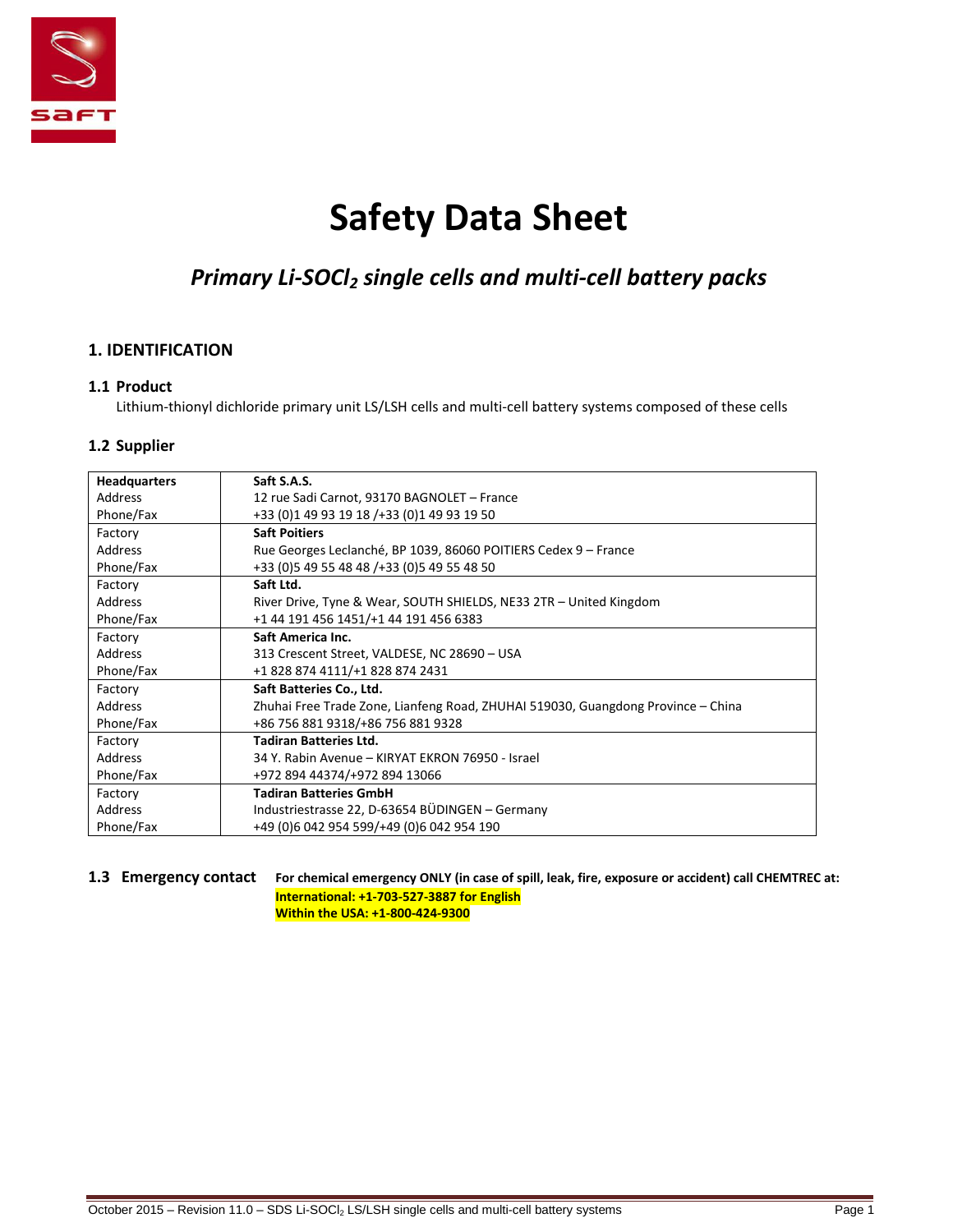

#### **2. HAZARD IDENTIFICATION**

The Li-SOCI<sub>2</sub> batteries described in this Battery Information Sheet are sealed units which are not hazardous under normal operating conditions in accordance with manufacturer's recommendations, as stated in the user's manual or other similar documentation. Under normal use, the battery integrity is maintained and the active components it contains are isolated from the outside.

In particular, the battery should not be submitted to any mechanical (opening, puncture, immersion), thermal (burning, heating to temperatures above the normal temperature range of the product) or electrical abuse (short-circuit, recharge, forced discharge), which will lead to the activation of safety valves and/or the rupture of the battery container.

Any accidental release of the inner components of the cell, or their combustion products could be highly hazardous. Battery content exposition to air humidity/liquid water may be followed by severe battery vent/explosion/fire, depending on the hazard causes and circumstances.

#### **Protection from charging:**

Whenever lithium batteries are not the single power source in a circuit, the following measures recommended by Underwriters Laboratories are relevant. The cells should not be connected with an electrical power source that would increase the load through the cells. The electronic circuit shall include one of the following:

- A. Two suitable diodes or the equivalent in series with the cells to prevent any reverse (charging) current. The second diode is used to provide protection in the event that one would fail. Quality control, or equivalent procedures, shall be established by the device manufacturer to check that the diode polarity is correct for each unit.
- or
- B. A blocking diode or the equivalent to prevent any reverse (charging) current and a resistor to limit current in case of diode failure. The resistor should be sized to limit the reverse (charging) current to the maximum value according to the data sheet of the cell.

## **3. COMPOSITION, INFORMATION OR INGREDIENTS**

Each unit cell consists of a hermetically sealed metallic can containing a number of chemicals and materials of construction of which the following are potentially hazardous upon release to air.

| Component                                  | <b>CAS Number</b> | <b>EINECS/ELINCS</b> | Content (wt. $\%$ )* |
|--------------------------------------------|-------------------|----------------------|----------------------|
| Lithium metal                              | 7439-93-2         | 231-102-5            | $2 - 6$              |
| Thionyl dichloride                         | 7719-09-7         | 231-748-8            | 18-47                |
| Aluminium chloride                         | 7446-70-0         | 231-208-1            | $1 - 5$              |
| Gallium chloride                           | 13450-90-3        | 236-610-0            | $0 - 2$              |
| Lithium chloride                           | 7447-41-8         | 231-212-3            | $1 - 2$              |
| Carbon                                     | 1333-86-4         | 215-609-9            | $2 - 5$              |
| <b>PTFE</b>                                | 9002-84-0         | N/A                  | $0 - 1$              |
| Stainless steel, Nickel and inert material | N/A               | N/A                  | remainder            |

*\* Quantities may vary with cell model*

## **4. FIRST AID MEASURES (not anticipated under normal use)**

#### **4.1. Electrolyte contact**

**EYE CONTACT:** Immediately flush with plenty of water for at least 15 minutes and get medical attention.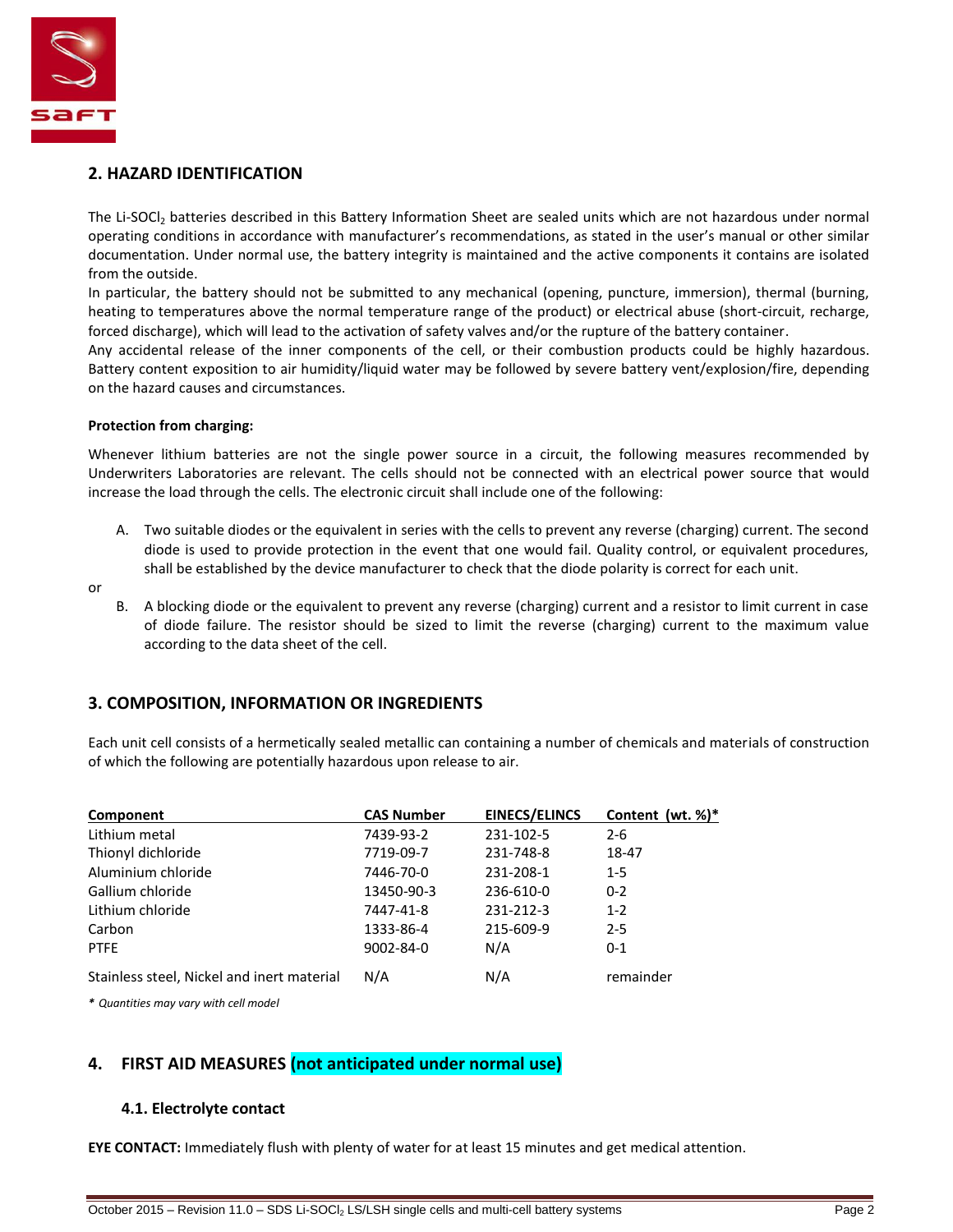

**SKIN CONTACT:** Remove contaminated clothing and immediately flush with plenty of water for at least 15 minutes. In severe cases, get medical attention.

**INHALATION:** Contents of an opened cell may cause respiratory tract and mucus membrane irritation. Remove from exposure, rest and keep warm. Immediately inhale Cortisone spray. In severe cases, track medical surveillance for 48 hours.

**INGESTION:** Wash out mouth thoroughly with water and give plenty of water to drink. Get medical attention.

**FURTHER TREATMENT:** All cases of eye contamination, persistent skin irritation and casualties who have swallowed this substance or have breathed its vapours should be seen by a Doctor.

#### **4.2. Lithium metal contact**

**EYE CONTACT:** Immediately flush with large quantities of water for at least 15 minutes, with open eyelids, and get medical attention.

**SKIN CONTACT:** Remove particles of lithium from skin as quick as possible. Immediately flush with plenty of water for at least 15 minutes and get medical attention.

**INHALATION/INGESTION:** Contents of an opened cell may cause respiratory tract and mucus membrane irritation. Remove from exposure, rest and keep warm. Immediately inhale Cortisone spray. In severe cases, track medical surveillance for 48 hours.

#### **5. FIRE FIGHTING MEASURES (not anticipated under normal use)**

#### **ESTINGUISHING MEDIA:**

- During a fire with lithium batteries, using large amounts of cold water or water-based foam has some cooling effect and is effective to prevent fire expansion as long as the extent of the fire has not progressed to the point that the lithium metal they contain is exposed (as marked by appearance of deep red flames). Do not use warm or hot water.
- Lith-X Class D extinguishers are effective on fires involving only a few lithium batteries.
- $\bullet$  Do not use CO<sub>2</sub> or Halon-type extinguishers.
- Do not use sand, dry powder or soda ash, graphite powder or fire blankets.
- **Use only class D metal extinguishers on raw lithium metal.**

#### **SPECIAL FIRE FIGHTING PROCEDURES:**

- Fire fighters should wear approved/certified positive pressure self-contained breathing apparatus.
- Full protective clothing is necessary to prevent potential body contact with electrolyte solution.
- During water spraying, caution is advised as burning pieces of lithium may be ejected from the fire.
- It is permissible to use any class of extinguishing medium, specified above, on these batteries or their packing material. Cool exterior of batteries if exposed to fire to prevent rupture.
- If the cells or batteries are not located at the center of the fire, copious amounts of water may be supplied using a diffuser type nozzle so that the cells remain cool during the fire containment and extinction. A sprinkler system should be suitable for this purpose, the critical factor being that the lithium cells do not experience temperatures above the melting point of lithium (180°C).
- Small amounts of water should never be used such as the volumes contained within portable fire extinguishers. Standard dry powder extinguishers are ineffective. It should be kept in mind that a hazard of hydrogen formation exists whenever hot lithium metal comes into contact with water.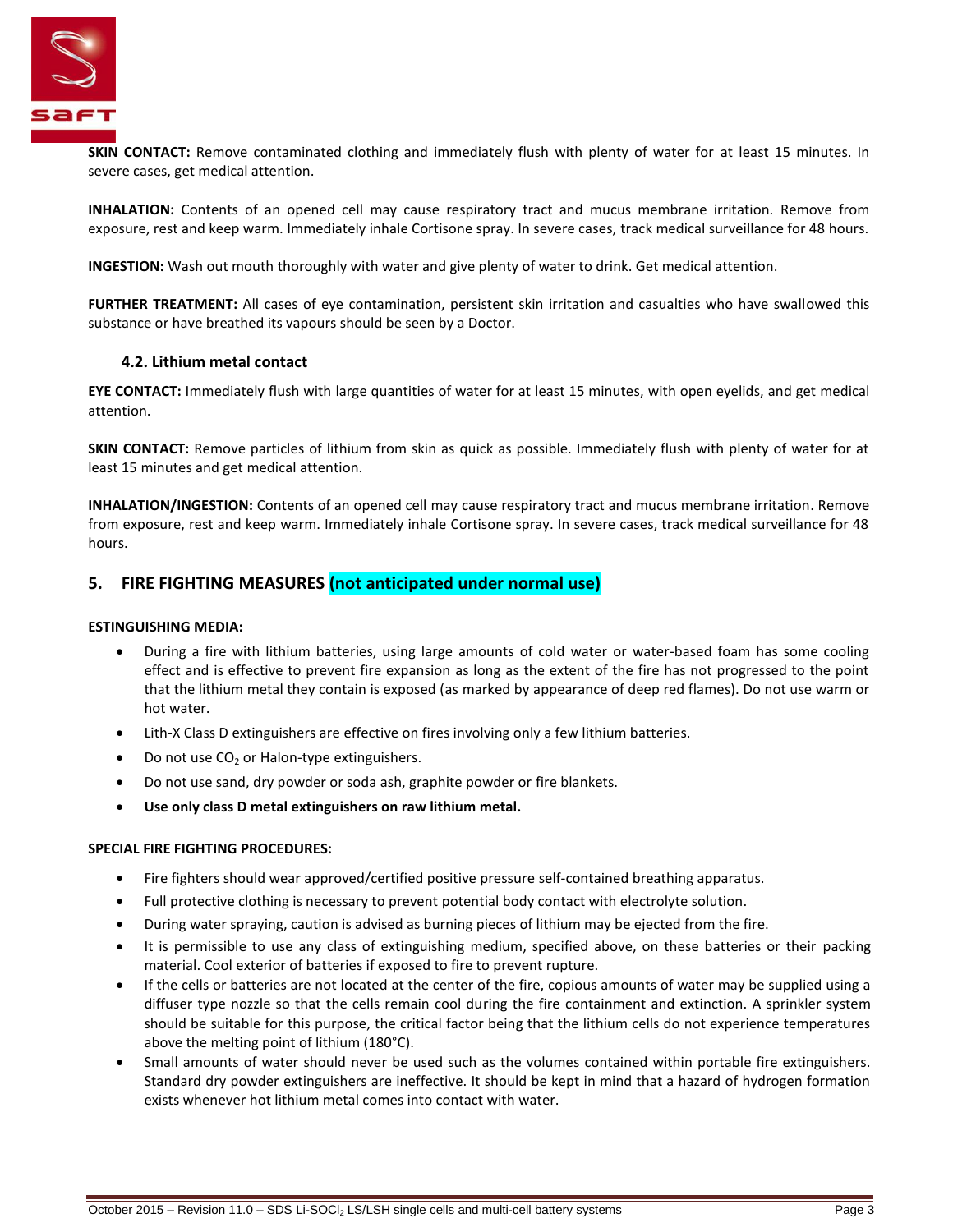

## **6. ACCIDENTAL RELEASE MEASURES (not anticipated under normal use)**

**INDIVIDUAL PRECAUTIONS:** Evacuate the employees from area until fumes dissipate. In case of electrolyte leakage from a cell or battery, do not inhale vapors or touch liquid with bare hands. In case of skin or eye contact, inhalation or ingestion, follow the measured described in section 4.

**ENVIRONMENTAL PRECAUTION:** Avoid sewage, surface water and underground water contamination. Avoid ground and atmosphere contamination.

**WAYS OF CLEANING:** With protective glasses and gloves, use absorbent material (sand, earth, chalk (CaCO<sub>3</sub>) or lime (CaO) powder or Vermiculite) to absorb any exuded material. Seal leaking battery (unless hot) and contaminated absorbent material tight in plastic bag, and dispose of as hazardous waste in accordance with local regulations. Electrolyte traces may be wiped off dryly using household paper. Rinse with water afterwards.

## **7. HANDLING AND STORAGE**

**IMPORTANT NOTICE: Lithium-thionyle chloride batteries are not rechargeable and should not be tentatively charged or recharged. Manufacturer's recommendations should be followed regarding maximum current and operating temperature range. Applying pressure or deforming the battery may lead to disassembly and cause eye, skin and throat irritation.**

**STORAGE:** Store in a cool, regulated (preferably below 21°C and in any case below 30°C), dry and ventilated area, away from possible sources of heat, open flames, food and drink. Avoid exposure to direct sunlight for long periods. Temperatures above 100°C (or higher for High Temperatures cells and batteries such as the LSH20-150 cell- refer to individual data sheets for maximum temperatures) may cause leakage and rupture, and result in shortened battery service life. Keep proper clearance space between batteries and walls. Since short circuit can cause burn hazard, leakage or explosion hazard, keep batteries in original packaging until use and do not mix them.

#### **HANDLING:**

- Do not open the battery system.
- Do not crush or pierce the cells.
- Do not short (+) or (-) terminal with conductors.
- Do not reverse the polarity.
- Do not submit to excessive mechanical stress.
- Do not mix batteries of different types or mix new and old ones together.
- Do not use the unit without its electronic management system.
- Do not expose the unit to water or condensation.
- Do not directly heat, solder or throw into fire. Such unsuitable use can cause leakage or spout vaporized electrolyte fumes and may cause fire or explosion.

## **8. EXPOSURE CONTROLS AND PERSONAL PROTECTION\* (not anticipated under normal use)**

| $\vec{\bullet}$ | Respiratory<br>protection | In all fire situations, use self-contained breathing apparatus                         |
|-----------------|---------------------------|----------------------------------------------------------------------------------------|
|                 | Hand<br>protection        | In case of leakage wear protective gloves                                              |
| 3               | Eye<br>protection         | Safety glasses are mandatory during handling                                           |
|                 | Other                     | In the event of leakage or ruptured cells, wear a rubber apron and protective clothes. |

*\*AFNOR pictograms*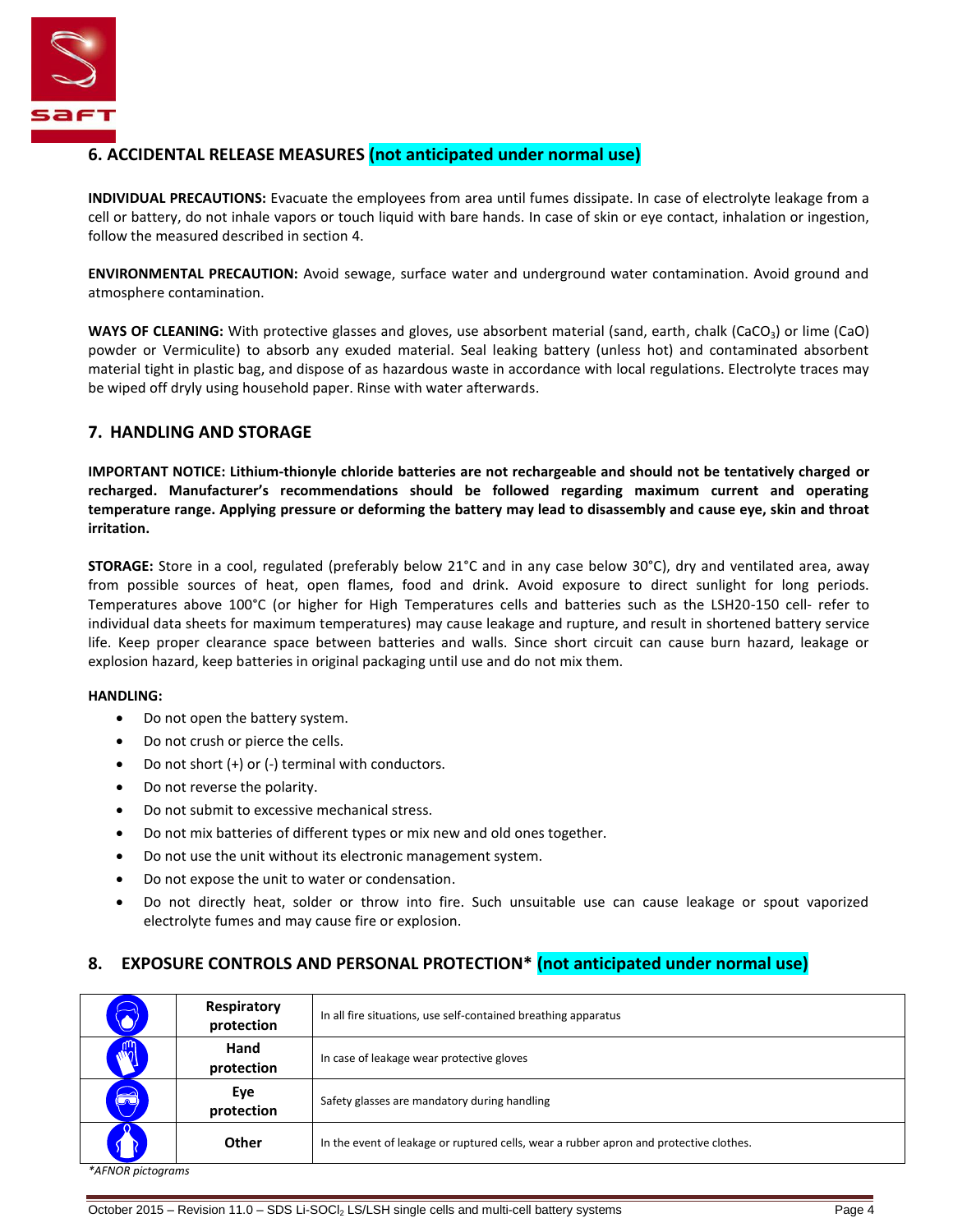

#### **Occupational exposure standard:**

| Compound          | 8 hour TWA | 15 min TWA | SК |
|-------------------|------------|------------|----|
| Sulfur Dioxide    | 1 ppm      | 1 ppm      | -  |
| Hydrogen chloride | 1 ppm      | 5 ppm      | -  |

#### **9. PHYSICAL AND CHEMICAL PROPERTIES**

The lithium-thionyl chloride cell or battery described by this Safety Data Sheet is a sealed unit when offered for sale. It is a manufactured "article" and does not expose the user to hazardous chemicals when used in accordance with manufacturer specifications.

| Odour - If leaking, gives off a pungent corrosive odour |
|---------------------------------------------------------|
| Flammability - Not applicable                           |
| Melting Point – Not applicable                          |
| Vapor Density – Not applicable                          |
| Specific Gravity – Not applicable                       |
| Solubility (other) - Not applicable                     |
|                                                         |

#### **10. STABILITY AND REACTIVITY**

**The battery system is stable when handled and stored according to section 7.**

**MATERIALS TO AVOID:** Oxidizing agents, bases, water. Avoid electrolyte contact with aluminium or zinc.

**CONDITIONS TO AVOID:** Do not heat above 100°C (or higher (150°C) for High Temperatures cells and batteries such as the LSH20-150 cell- refer to individual data sheets for maximum temperatures) or incinerate. Do not disassemble, crush, pierce, short, charge or recharge. Avoid mechanical or electrical abuse.

HAZARDOUS DECOMPOSITION PRODUCTS: Hydrogen (H<sub>2</sub>) as well as lithium oxide (Li<sub>2</sub>O) and lithium hydroxide (LiOH) dust are produced in case of reaction of lithium metal with water (hydrolysis).

Chlorine (Cl<sub>2</sub>), sulfur dioxide (SO<sub>2</sub>) and disulfur dichloride (S<sub>2</sub>Cl<sub>2</sub>) are produced in case of thermal decomposition of thionyl dichloride above 100°C. Hydrochloric acid (HCl) and sulfur dioxide (SO<sub>2</sub>) are produced in case of reaction of thionyl dichloride with water at room temperature.

Hydrochloric acid (HCl) fumes, lithium oxide (Li<sub>2</sub>O), lithium hydroxide (LiOH) and aluminium hydroxide (Al(OH)<sub>3</sub>) dust are produced in case of reaction of lithium tetrachloroaluminate (LiAlCl<sub>4</sub>) with water.

## **11. TOXICOLOGICAL INFORMATION**

There is no risk, unless the battery ruptures. In the event of accidental exposure to internal contents, corrosive fumes will cause severe skin, eye and mucous membrane irritation. Medical conditions are generally aggravated by exposure to battery internal contents: eczema, skin allergies, lung injuries, asthma and other respiratory disorders may occur. Overexposure may cause symptoms of non-fibrotic lung injury and ingestion can cause tissue damage to throat and gastrorespiratory tract.

## **12. ECOLOGICAL INFORMATION**

The batteries do not contain mercury, cadmium or other heavy metals.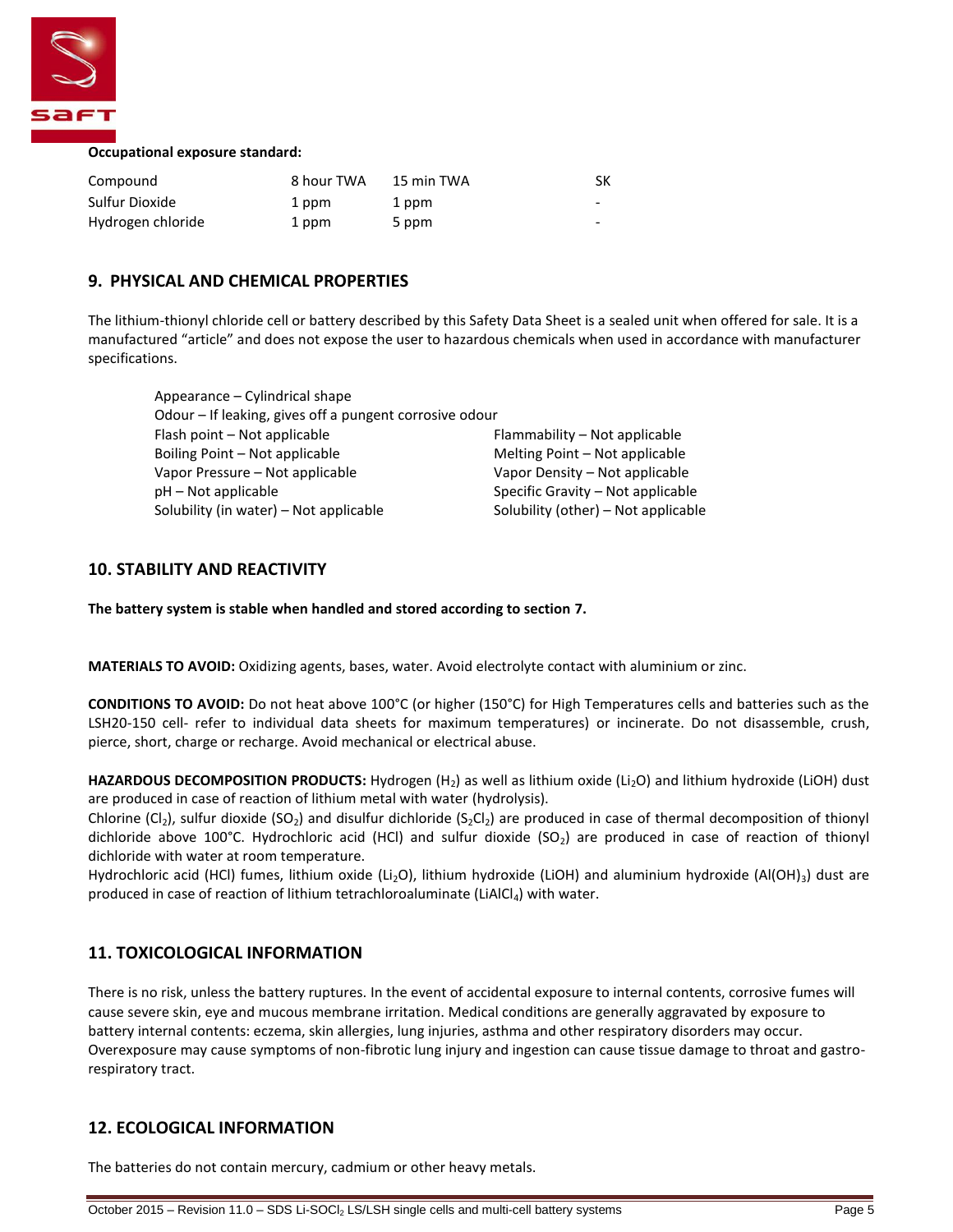

Eco-toxicity None known if used/disposed of correctly. Mammalian affects None known if used/disposed of correctly. Bioaccumulation potential None known if used/disposed of correctly. Environmental fate None known if used/disposed of correctly.

## **13. DISPOSAL CONSIDERATIONS**

Batteries do not contain hazardous materials according to EC Directives 91/157/EEC, 93/86/EEC, and 2002/95/EC (RoHS) Directive). Battery recycling is either mandatory or recommended: The European Directive 2006/66/EC has been implemented by most EC member states.

Dispose of in accordance with local laws and regulations. Store material for disposal as indicated in Section 7. A disposal service is offered upon request by Tadiran Batteries.

Do not incinerate, or subject cells to temperatures in excess of 100°C (or 150°C for LSH20-150 cells and the battery packs assembled from them). Such abuse can result in loss of seal, electrolyte leakage and/or violent disassembly with risk of material projections.

For additional information a Technical Notice is available upon request.

See the section on "Sustainability & Environment" on [http://www.saftbatteries.com](http://www.saftbatteries.com/)

## **14. TRANSPORTATION INFORMATION**

Note: when manufacturing a new battery pack, one must assure that it has fulfilled the tests according to the UN Model Regulations, Manuel of Tests and Criteria, Part III, subsection 38.3.

#### **14.1 United Nations Class**

For the single cell batteries and multi-cell battery packs that are non-restricted to transport (non-assigned to the Miscellaneous Class 9), use lithium batteries inside label.

For the single cell batteries and multi-cell battery packs which are restricted to transport (assigned to Class 9), use Class 9 Miscellaneous Dangerous Goods and UN Identification Number Labels.

In all cases, refer to the product transport certificate issued by the manufacturer.

| <b>UN Numbers:</b>            | 3090                                                                                                                                                              | LITHIUM METAL BATTERIES: Shipment of cells and batteries in bulk                                                                                                    |  |
|-------------------------------|-------------------------------------------------------------------------------------------------------------------------------------------------------------------|---------------------------------------------------------------------------------------------------------------------------------------------------------------------|--|
|                               | 3091                                                                                                                                                              | LITHIUM METAL BATTERIES CONTAINED IN EQUIPMENT or LITHIUM METAL<br>BATTERIES PACKED WITH EQUIPMENT: Cells and batteries contained in<br>equipment or packed with it |  |
| Shipping name                 | LITHIUM METAL BATTERIES                                                                                                                                           |                                                                                                                                                                     |  |
| <b>Hazard Classification:</b> | 9                                                                                                                                                                 |                                                                                                                                                                     |  |
|                               | Depending on their lithium metal content, some single cells and small multi-cell battery<br>packs may be non-assigned to Class 9. Refer to Transport Certificate. |                                                                                                                                                                     |  |
| Packaging:                    | Group II                                                                                                                                                          |                                                                                                                                                                     |  |

## **14.2 International agreements**

| By Air International:             | IATA/ICAO: UN 3090 or UN3091 |
|-----------------------------------|------------------------------|
| By Sea International:             | IMDG: UN 3090 or UN 3091     |
| European road transportation: ADR |                              |
| European rail transportation:     | RID.                         |